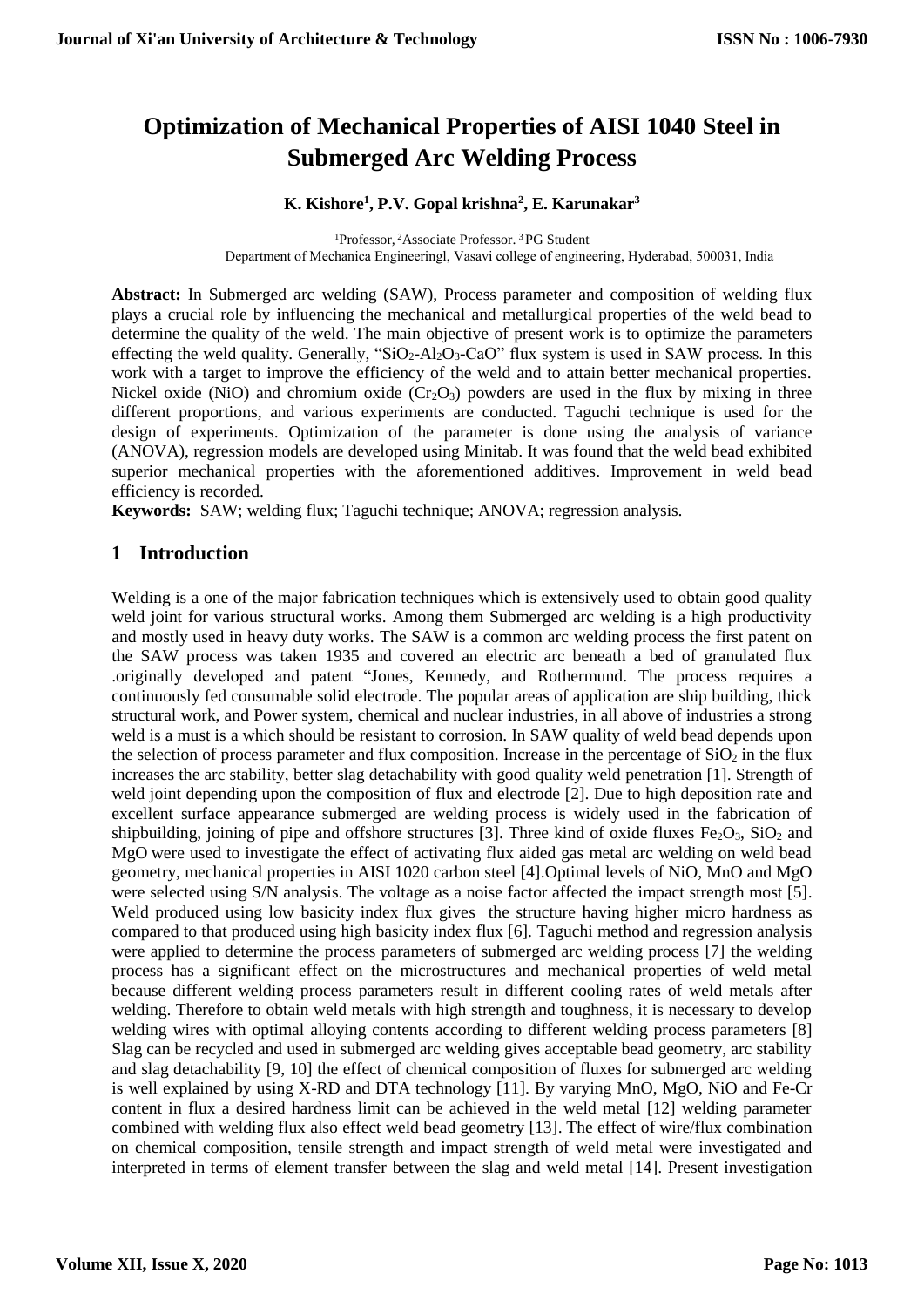mainly highlighted for UTS, Impact strength and hardness of the joint. K.Maish Kumar [15] reported A brief review on the recent developments on metallurgical an mechanical properties in submerged arc welding with various fluxes. Kishore et.al [16-17] reported about optimizing process parameters in arc welding AISI 1040 steel using Taguchi method. G.Kiran Kumar et.al.[18] used retrofitted lathe machine for friction welding

#### **2. Submerged arc welding process**

Submerged arc welding (SAW) is one of most occurring arc welding process. It is a fusion welding process in which heat is produced by maintaining an arc between the workpiece and electrode. It needs an electrode which may be solid or tubular, the electrode should be copper coated bare electrode is used. The process uses a flux to generate protective gas and slag, and also helps to control the composition of the deposited metal by providing the alloying element to the weld pool. The arc moves along the joint line with the arc fully submerged in flux. As the arc is completely covered by granular flux layer, heat loss is minimum. This provides a thermal efficiency as high as 95%.the flux apart from shielding the arc and the molten pool protective from atmospheric contamination plays the following roles: The stability of the arc is dependent on the flux. Flux can control chemical and mechanical properties of the weld metal. The quality of the weld may be affected by the quality and quantity of the flux used over the arc. The experimental setup is shown in fig.1



**Fig. 1** Experimental setup

| Table .1 chemical composition of AISI 1040 steel |      |      |      |          |      |  |  |  |  |
|--------------------------------------------------|------|------|------|----------|------|--|--|--|--|
| Element<br>Mn<br>Fе                              |      |      |      |          |      |  |  |  |  |
| Wt $(%)$                                         | 98.6 | 0.40 | 0.60 | $0.05\,$ | 0.04 |  |  |  |  |

Experiments were performed on 1200A submerged arc welding machine of ADOR make [WH-15 TF]. The consumable electrode and material used for carrying out experimental work is AWS ER70S-6, 3.15 mm diameter work piece material AISI is 1040 steel plate of 10mmx100mmx150mm size. The flux used is silicon based flux,  $Cr_2O_3$ , NiO for single v-joint. Research work planned, to be carried out in following manner, Selection of important process parameters and find is their upper and lower limits as shown in table 2 developing the design of experiments (DOE), L9 is considered for the present study. Each experiment was repeated twice to avoid bias and results are shown in table 3, 4, 5 and 6.

| Input parameter         | Level 1 | Level 2 | Level 3 |
|-------------------------|---------|---------|---------|
| Current (Amp)           | 200     | 250     | 300     |
| Arc voltage $(V)$       | 50      | 55      | 60      |
| Carriage speed (mm/min) | 0.4     |         |         |

**Table 2** Variation of process parameters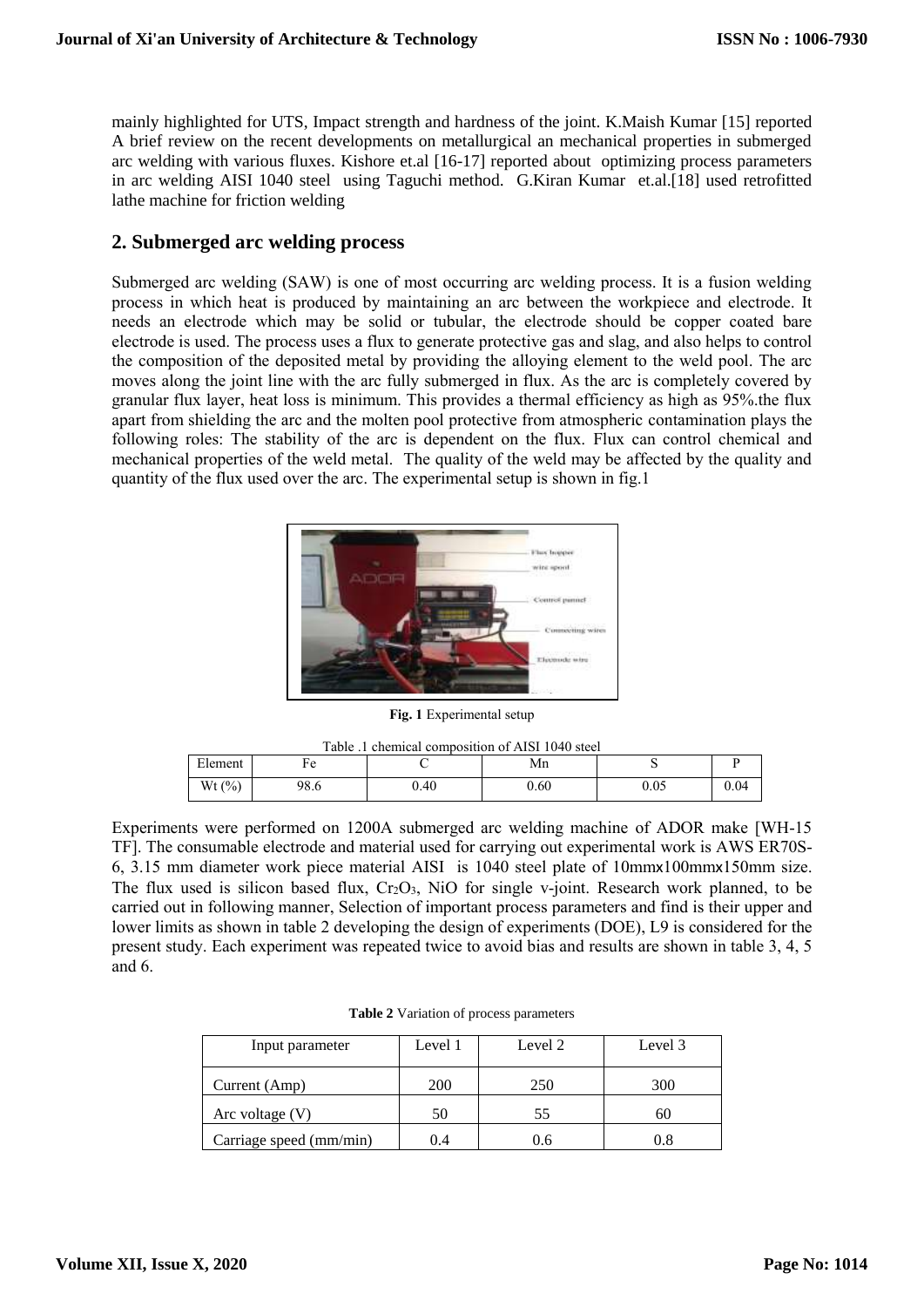| S.NO | Current (Amp) | Arc<br>voltage(v) | Carriage<br>speed(mm/min) | <b>UTS</b><br>(N/mm <sup>2</sup> ) | Impact<br>strength $(J)$ | Rockwell<br>hardness Rc |
|------|---------------|-------------------|---------------------------|------------------------------------|--------------------------|-------------------------|
|      | 200           | 50                | 0.4                       | 450.45                             | 62                       | 27.6                    |
| 2    | 200           | 55                | 0.6                       | 471.19                             | 20                       | 21.3                    |
| 3    | 200           | 60                | 0.8                       | 435.44                             | 16                       | 36.3                    |
| 4    | 250           | 50                | 0.6                       | 415.65                             | 26                       | 33.6                    |
| 5    | 250           | 55                | 0.8                       | 423.33                             | 40                       | 29                      |
| 6    | 250           | 60                | 0.4                       | 603.06                             | 42                       | 31.3                    |
| ៗ    | 300           | 50                | 0.8                       | 410.25                             | 38                       | 21.6                    |
| 8    | 300           | 55                | 0.4                       | 464.46                             | 42                       | 24                      |
| 9    | 300           | 60                | 0.6                       | 371.34                             | 28                       | 23.6                    |

Table 3. Experimental results by using "SiO<sub>2</sub>-Al<sub>2</sub>O<sub>3</sub>-CaO" flux system

**Table 4.** Experimental results by using "10% of Iron oxide in the silicon based" flux

| S.NO             | Current (Amp) | Arc<br>voltage(v) | Carriage<br>speed(mm/min) | <b>UTS</b><br>(N/mm <sup>2</sup> ) | Impact<br>strength $(J)$ | Rockwell<br>hardness Rc |
|------------------|---------------|-------------------|---------------------------|------------------------------------|--------------------------|-------------------------|
|                  | 200           | 50                | 0.4                       | 405                                | 32                       | 25                      |
| $\mathbf{2}$     | 200           | 55                | 0.6                       | 423                                | 18                       | 19                      |
| 3                | 200           | 60                | 0.8                       | 391                                | 14                       | 33                      |
| $\boldsymbol{4}$ | 250           | 50                | 0.6                       | 373                                | 23                       | 31                      |
| 5                | 250           | 55                | 0.8                       | 380                                | 36                       | 27                      |
| 6                | 250           | 60                | 0.4                       | 542                                | 38                       | 29                      |
| 7                | 300           | 50                | 0.8                       | 369                                | 34                       | 20                      |
| 8                | 300           | 55                | 0.4                       | 417                                | 37                       | 23                      |
| 9                | 300           | 60                | 0.6                       | 333                                | 25                       | 22                      |

**Table 5.** Experimental results using "10% of nickel oxide in the silicon based" flux

| S.NO | Current (Amp) | Arc        | Carriage      | <b>UTS</b>           | Impact         | Rockwell    |
|------|---------------|------------|---------------|----------------------|----------------|-------------|
|      |               | voltage(v) | speed(mm/min) | (N/mm <sup>2</sup> ) | strength $(J)$ | hardness Rc |
|      | 200           | 50         | 0.4           | 481                  | 36             | 28          |
| 2    | 200           | 55         | 0.6           | 504                  | 22             | 22          |
| 3    | 200           | 60         | 0.8           | 465                  | 17             | 38          |
| 4    | 250           | 50         | 0.6           | 444                  | 26             | 30          |
| 5    | 250           | 55         | 0.8           | 461                  | 30             | 32          |
| 6    | 250           | 60         | 0.4           | 645                  | 44             | 22          |
| 7    | 300           | 50         | 0.8           | 437                  | 40             | 25          |
| 8    | 300           | 55         | 0.4           | 495                  | 420            | 24          |
| 9    | 300           | 60         | 0.6           | 378                  | 32             | 21          |

**Table 6.** Experimental results "10% of chromium oxide in the silicon based" flux

| S.NO             | Current (Amp) | Arc<br>voltage(v) | Carriage<br>speed(mm/min) | <b>UTS</b><br>(N/mm <sup>2</sup> ) | Impact<br>strength $(J)$ | Rockwell<br>hardness Rc |
|------------------|---------------|-------------------|---------------------------|------------------------------------|--------------------------|-------------------------|
|                  | 200           | 50                | 0.4                       | 513                                | 39                       | 32                      |
| 2                | 200           | 55                | 0.6                       | 537                                | 23                       | 38                      |
| 3                | 200           | 60                | 0.8                       | 501                                | 19                       | 35                      |
| $\boldsymbol{4}$ | 250           | 50                | 0.6                       | 473                                | 29                       | 31                      |
| 5                | 250           | 55                | 0.8                       | 482                                | 33                       | 29                      |
| 6                | 250           | 60                | 0.4                       | 687                                | 47                       | 25                      |
| 7                | 300           | 50                | 0.8                       | 467                                | 43                       | 24                      |
| 8                | 300           | 55                | 0.4                       | 529                                | 45                       | 26                      |
| 9                | 300           | 60                | 0.6                       | 423                                | 32                       | 27                      |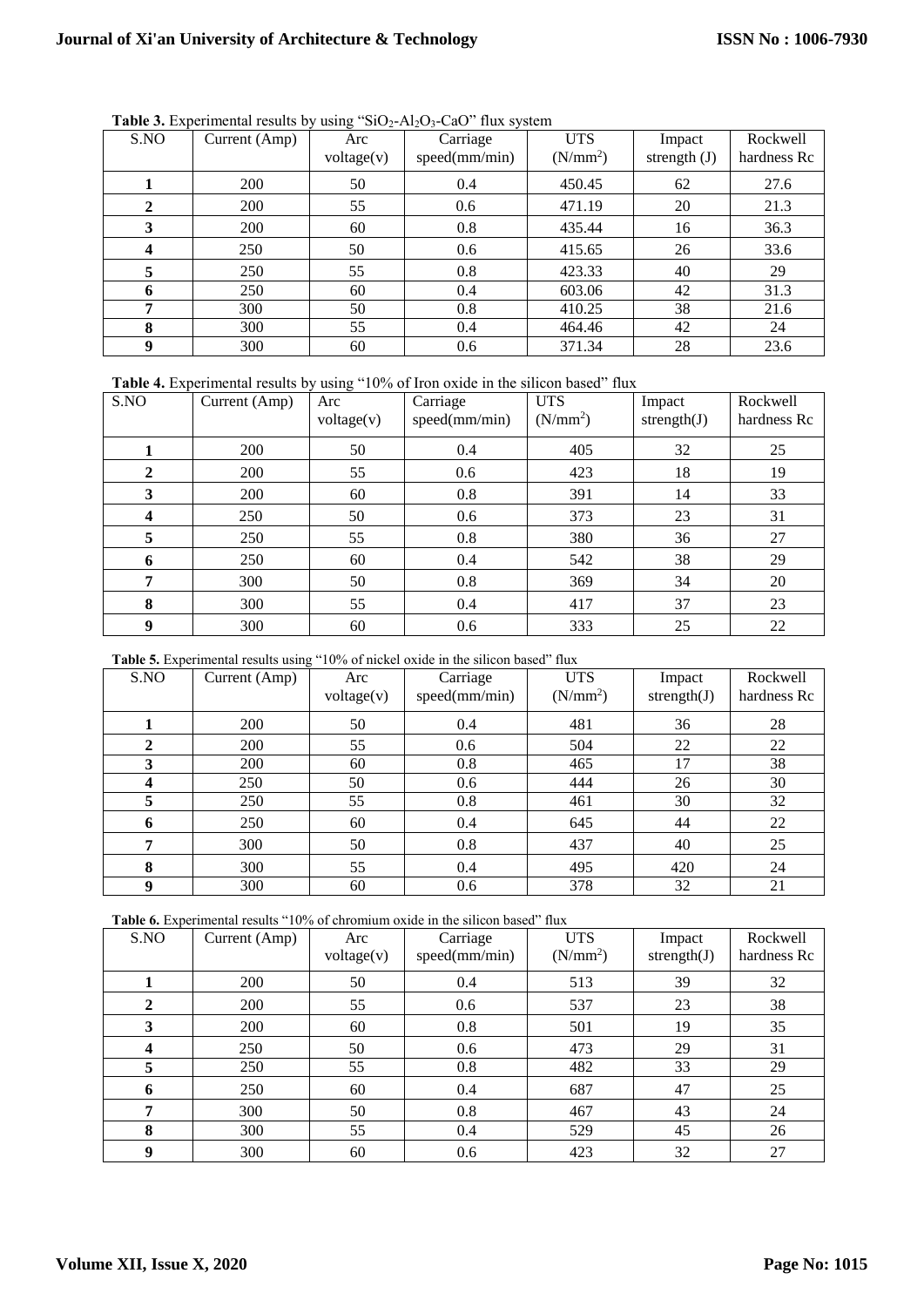#### **3. Taguchi Method**

The quality engineering methods of Taguchi, employing design of experiments (DOE), is one of the most important statistical tools for designing high quality systems at reduced cost. Taguchi methods provide an efficient and systematic way to optimize designs for performance, quality, and cost. Optimization of process parameters is the key step in the Taguchi method for achieving high quality without increasing cost. Taguchi method uses a special design of orthogonal arrays to study the entire process parameter space with a small number of experiments only.

#### **3.1 Signal to noise ratio**

Number of repetition of experiment permits the determination of variance index. This variation of the index is called as a signal to noise ratio (S/N). The S/N ratio is used to optimize the signal value. It is basically of three type lower is better, higher is better and nominal is better. In the present study, Ultimate tensile strength (UTS), impact strength and hardness of the each experimental weld were obtained as a response. For the weld to be of good quality hardness and impact strength must be on the higher side. A higher value of S/N ratio indicates a smaller deviation in response which is desired as obtained by the following equation.

$$
\frac{S}{N} = -10\log_{10}\left\{\frac{\sum_{i}^{n}(\frac{1}{\gamma_i^2})}{n}\right\}
$$

The graph for S/N ratio for ultimate tensile strength, impact strength and hardness is shown in fig 2 to fig 13. Average S/N ratio is shown in the graph by a straight line. From these figures, optimal level for each combination is selected and optimal value for each combination was calculated.





**Fig. 2** Variation of UTS for input Fe<sub>2</sub>O<sub>3</sub> flux **Fig. 3** Variation of impact strength parameter, Fe<sub>2</sub>O<sub>3</sub> flux



**Fig. 4** Variation of hardness for input Fe<sub>2</sub>O<sub>3</sub> flux **Fig. 5** Variation of UTS for input (SiO) flux.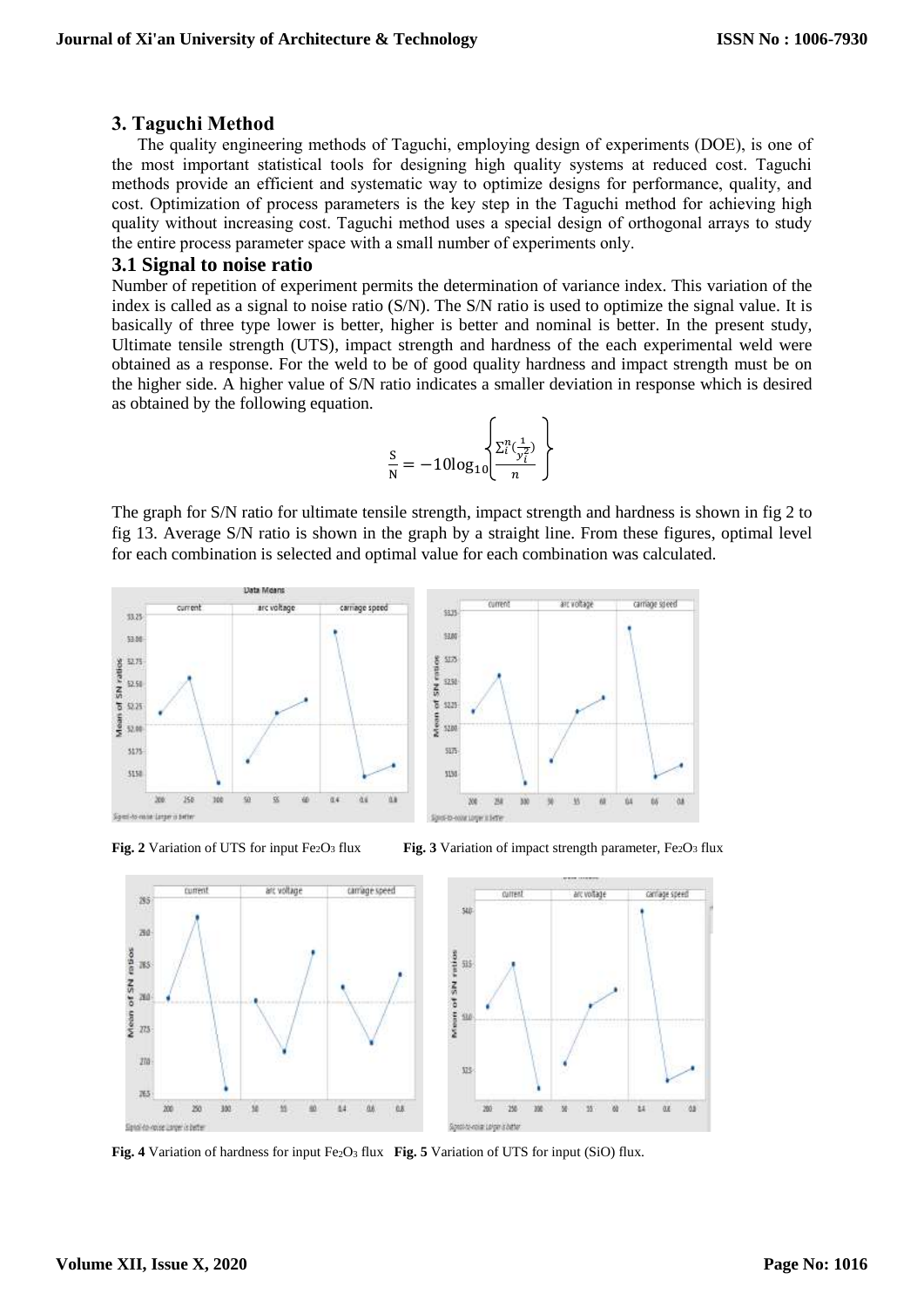

Fig. 6 Variation of Impact strength for input (SiO) flux Fig. 7 Variation of Rockwell hardness for (SiO) flux.







Fig.10 Variation of Rockwell hardness for input (NiO) flux. Fig.11 Variation of UTS for input Cr<sub>2</sub>O<sub>3</sub> flux.,



**Fig.12** Variation of impact strength for input Cr2O<sup>3</sup> flux. , **Fig.13** Variation of Rockwell hardness for Cr2O<sup>3</sup> flux.





18

**Fig.8** Variation of UTS for input (NiO) flux. **Fig.9** Variation of Impact strength for input (NiO) flux.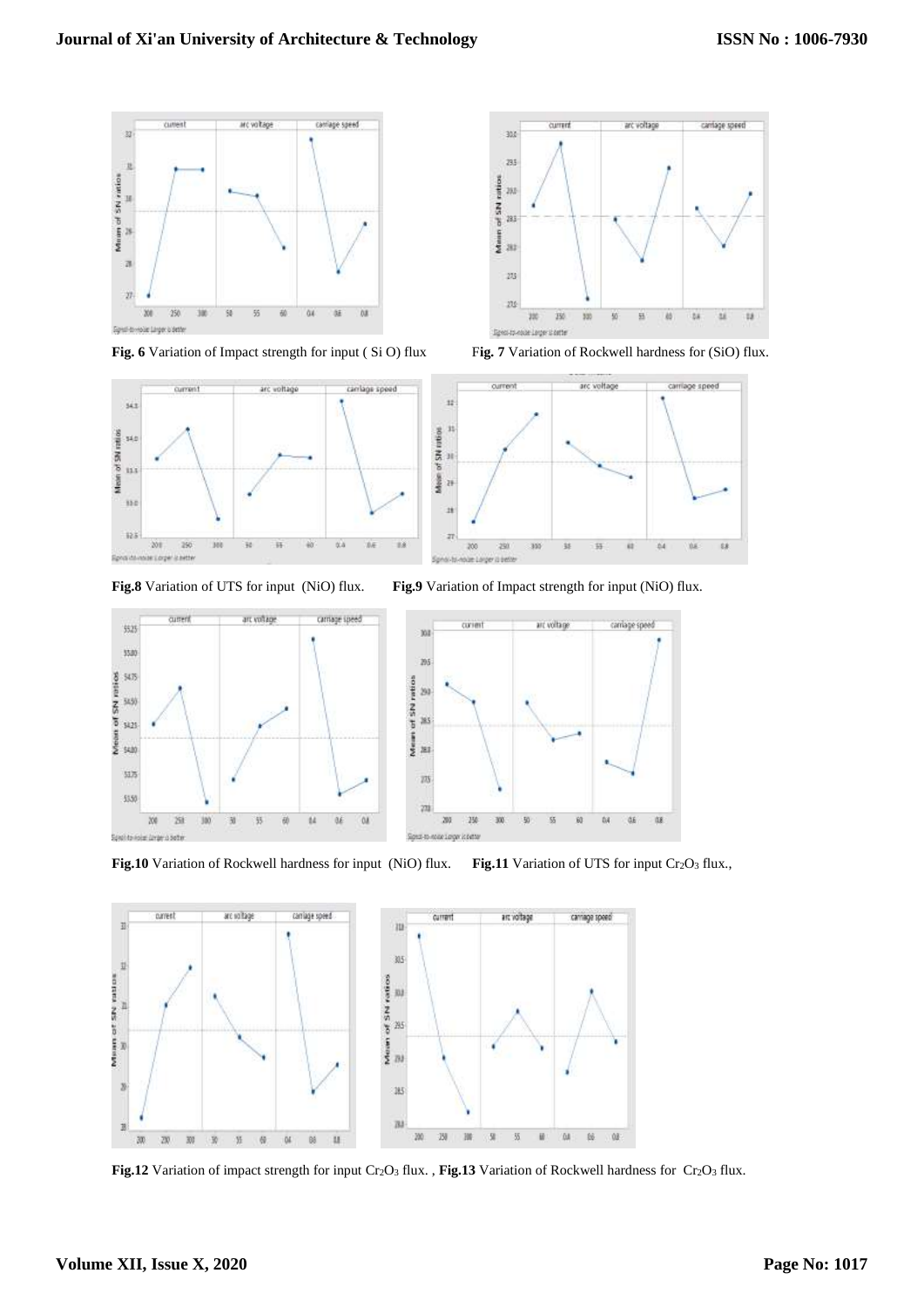### **3.2 Analysis of variance**

The purpose of the ANOVA test is to research the importance of the process parameters which influence the ultimate tensile strength (UTS), Hardness and Impact energy of SAW joints. The F- test is being carried out to study the significance of process parameters. The higher F value indicates that is highly significant in affecting the response of the process. In our investigation, for the material AISI 1040 steel the carriage speed is a highly significant factor and plays a major role in affecting the ultimate tensile strength and impact strength of the weld joint. Current is also a significant factor and plays a major role in affecting the Hardness of the weld joint.

| <b>THOIC</b> FINTO TITION CTD 0) ability billion babour man |    |        |        |         |         |                   |  |
|-------------------------------------------------------------|----|--------|--------|---------|---------|-------------------|--|
| Input                                                       | DF | Adj SS | Adj MS | F-Value | P-Value | % of contribution |  |
| Current                                                     |    | 6440   | 3220   | 0.63    | 0.612   | 18.90             |  |
| Arc voltage                                                 |    | 3050   | 1525   | 0.30    | 0.769   | 8.95              |  |
| <b>CS</b>                                                   |    | 14414  | 7207   | 1.42    | 0.413   | 42.32             |  |
| Error                                                       |    | 10156  | 5078   |         |         | 29.81             |  |
| Total                                                       |    | 34059  |        |         |         | 100               |  |

| Input       | DF | Adj SS | Adj MS | F-Value | P-Value | % of contribution |
|-------------|----|--------|--------|---------|---------|-------------------|
| Current     |    | 296.22 | 148.11 | 3.82    | 0.207   | 39.94             |
| Arc voltage |    | 44.22  | 22.11  | 0.57    | 0.637   | 5.963             |
| <b>CS</b>   |    | 323.56 | 161.78 | 4.17    | 0.193   | 43.63             |
| Error       |    | 77.56  | 38.78  |         |         | 10.45             |
| Total       |    | 741.56 |        |         |         | 100               |

**Table 8** ANOVA for Impact strength by using silicon based flux

| Table 9 ANOVA for hardness by using silicon based flux |  |  |  |  |
|--------------------------------------------------------|--|--|--|--|
|                                                        |  |  |  |  |

| Input       | DF | Adj SS | Adj MS | F-Value | P-Value | % of contribution |
|-------------|----|--------|--------|---------|---------|-------------------|
| Current     |    | 106.89 | 53.44  | 1.52    | 0.396   | 45.76             |
| Arc voltage |    | 42.89  | 21.44  | 0.61    | 0.621   | 18.36             |
| <b>CS</b>   |    | 13.56  | 6.77   | 0.19    | 0.838   | 5.80              |
| Error       |    | 70.22  | 35.11  |         |         | 30.06             |
| Total       |    | 233.56 |        |         |         | 100               |

|  |  | Table 10 ANOVA for UTS by using Nickel oxide flux |
|--|--|---------------------------------------------------|
|  |  |                                                   |

| Input       | DF | Adj SS | Adj MS | F-Value | P-Value | % of contribution |
|-------------|----|--------|--------|---------|---------|-------------------|
| Current     |    | 9689   | 4844   | 0.79    | 0.560   | 22.98             |
| Arc voltage |    | 2918   | 1459   | 0.24    | 0.809   | 6.92              |
| <b>CS</b>   |    | 17218  | 8609   | 1.40    | 0.417   | 40.84             |
| Error       |    | 12326  | 6163   |         |         | 29.24             |
| Total       |    | 42151  |        |         |         | 100               |

| Input       | DF | Adi SS | Adj MS  | F-Value | P-Value | % of contribution |
|-------------|----|--------|---------|---------|---------|-------------------|
| Current     |    | 260.22 | 130.111 | 3.47    | 0.223   | 37.72             |
| Arc voltage |    | 16.22  | 8.111   | 0.22    | 0.822   | 2.38              |
| <b>CS</b>   |    | 337.56 | 168.778 | 4.51    | 0.182   | 49.00             |
| Error       |    | 74.89  | 37.444  |         |         | 10.87             |
| Total       |    | 688.89 |         |         |         | 100               |

#### **Table 11** ANOVA for Impact strength by using Nickel oxide flux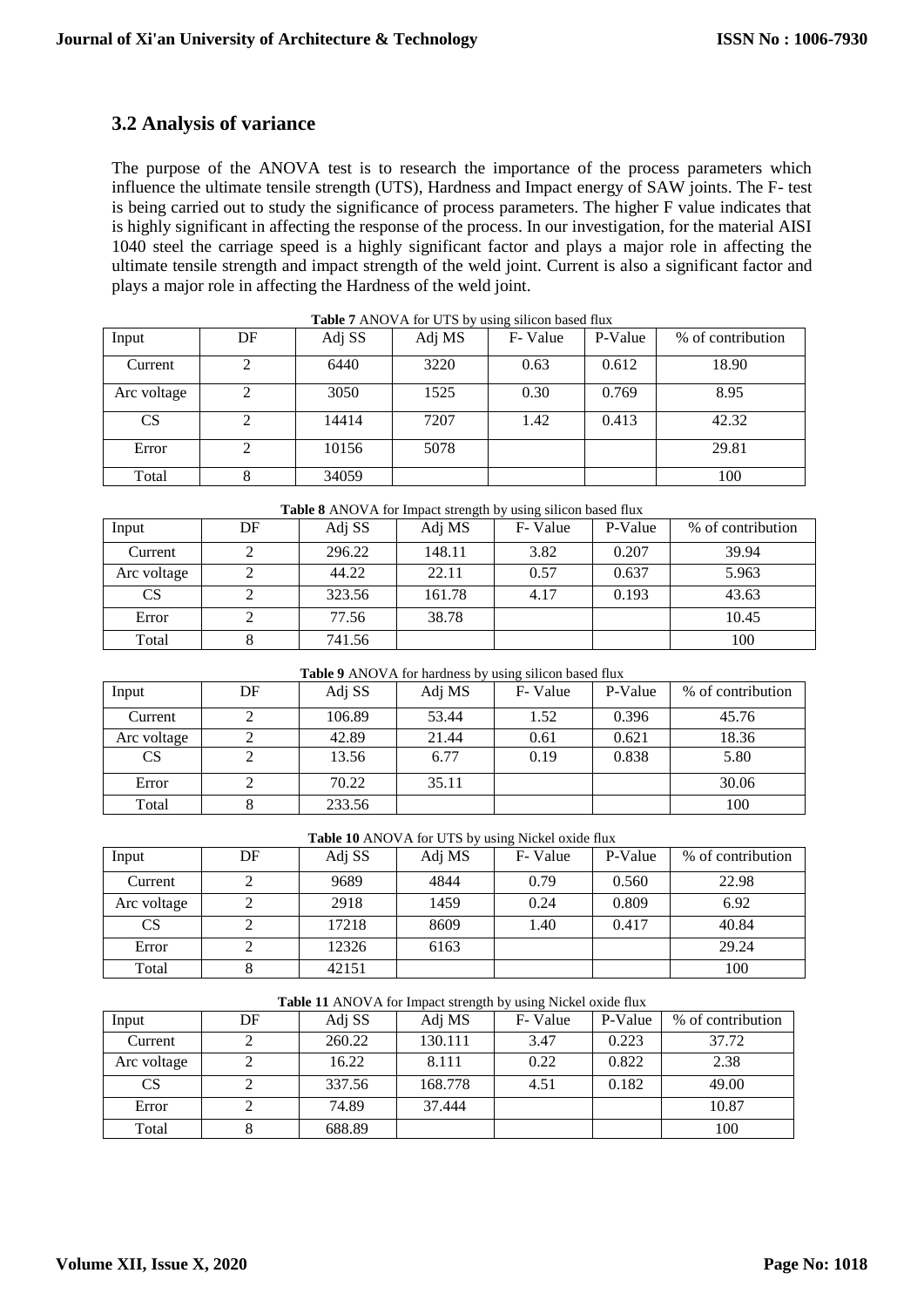| <b>Table 12</b> ANOVA for nardness by using Nickel oxide flux |    |        |        |         |         |                   |  |  |
|---------------------------------------------------------------|----|--------|--------|---------|---------|-------------------|--|--|
| Input                                                         | DF | Adj SS | Adj MS | F-Value | P-Value | % of contribution |  |  |
| Current                                                       |    | 52.66  | 26.333 | 0.59    | 0.627   | 21.58             |  |  |
| Arc voltage                                                   |    | 4.66   | 2.333  | 0.05    | 0.950   | 1.91              |  |  |
| <b>CS</b>                                                     |    | 98.00  | 49.00  | 1.11    | 0.475   | 40.16             |  |  |
| Error                                                         |    | 88.66  | 44.333 |         |         | 36.33             |  |  |
| Total                                                         |    | 244.00 |        |         |         | 100               |  |  |

**Table 13** ANOVA for UTS by using Chromium oxide flux

**Table 12** ANOVA for hardness by using Nickel oxide flux

| <b>Table 13</b> ANOVA for UTS by using Chromium oxide flux |    |        |        |         |         |              |  |  |
|------------------------------------------------------------|----|--------|--------|---------|---------|--------------|--|--|
| Input                                                      | DF | Adj SS | Adj MS | F-Value | P-Value | $%$ of       |  |  |
| parameters                                                 |    |        |        |         |         | contribution |  |  |
| Current                                                    |    | 8382   | 4191   | 0.64    | 0.608   | 19.03        |  |  |
| Arc voltage                                                |    | 4218   | 2109   | 0.32    | 0.755   | 9.58         |  |  |
| <b>CS</b>                                                  |    | 18416  | 9208   | 1.42    | 0.414   | 41.82        |  |  |
| Error                                                      |    | 13011  | 6505   |         |         | 29.55        |  |  |
| Total                                                      |    | 44026  |        |         |         | 100          |  |  |

**Table 14** ANOVA for Impact strength by using Chromium oxide flux

| Input       | DF | Adj SS | Adj MS | F-Value | P-Value | $%$ of       |
|-------------|----|--------|--------|---------|---------|--------------|
| parameters  |    |        |        |         |         | contribution |
| Current     |    | 269.56 | 134.78 | 4.03    | 0.199   | 34.99        |
| Arc voltage | 2  | 30.89  | 15.42  | 0.46    | 0.684   | 4.01         |
| <b>CS</b>   |    | 402.89 | 201.44 | 6.02    | 0.142   | 52.30        |
| Error       |    | 66.89  | 33.44  |         |         | 8.68         |
| Total       |    | 770.22 |        |         |         | 100          |

**Table 15** ANOVA for hardness by using Chromium oxide flux

| Input       | DF | Adj SS  | Adj MS | F-Value | P-Value | $%$ of       |
|-------------|----|---------|--------|---------|---------|--------------|
| parameters  |    |         |        |         |         | contribution |
| Current     |    | 138.667 | 69.333 | 29.71   | 0.033   | 77.03        |
| Arc voltage | 2  | 8.00    | 4.00   | 1.71    | 0.368   | 4.44         |
| <b>CS</b>   |    | 28.667  | 14.333 | 6.14    | 0.140   | 15.92        |
| Error       | 2  | 4.667   | 2.333  |         |         | 2.59         |
| Total       |    | 180.00  |        |         |         | 100          |

### **4. Results and discussion**

Deviation of the signal from this average value is the indicator for noise. From the graph of S/N ratio, it is clearly visible that each factor has a clear effect on response. Higher is the value of Ultimate tensile strength, hardness and impact strength, better is the performance of submerged arc welded joint. So S/N ratio was selected on the basis of 'Larger is Better' to maximize the response variables. Because of orthogonal design, the effect of each flux constituents on S/N ratio can be seen separately in fig 3, 4, 5, 6. These diagrams indicate that all three flux constituents have a significant effect on the value of the response. For the higher value of the Ultimate tensile strength, impact strength and hardness of weld I2V3CS1 are the optimal levels. ANOVA result (table 7-9) the percentage of contribution of SAW process parameters was evaluated. It was observed that the weld speed has a major contribution for UTS and impact strength, current has more influence on hardness of welded joints by using silicon flux. It was observed from tables 10-12 carriage speed is predominantly effecting all three parameters for nickel oxide flux. It was observed from table 13-15 carriage speed is highly influencing for UTS and impact strength and current has more influence on hardness. Optimal values for UTS in iron oxide, NiO, SiO and  $Cr_2O_3$  are I2, V3 and CS1.optimal values for impact strength is I2, V1 and CS1. Optimal values for hardness is I2, V3 and CS1.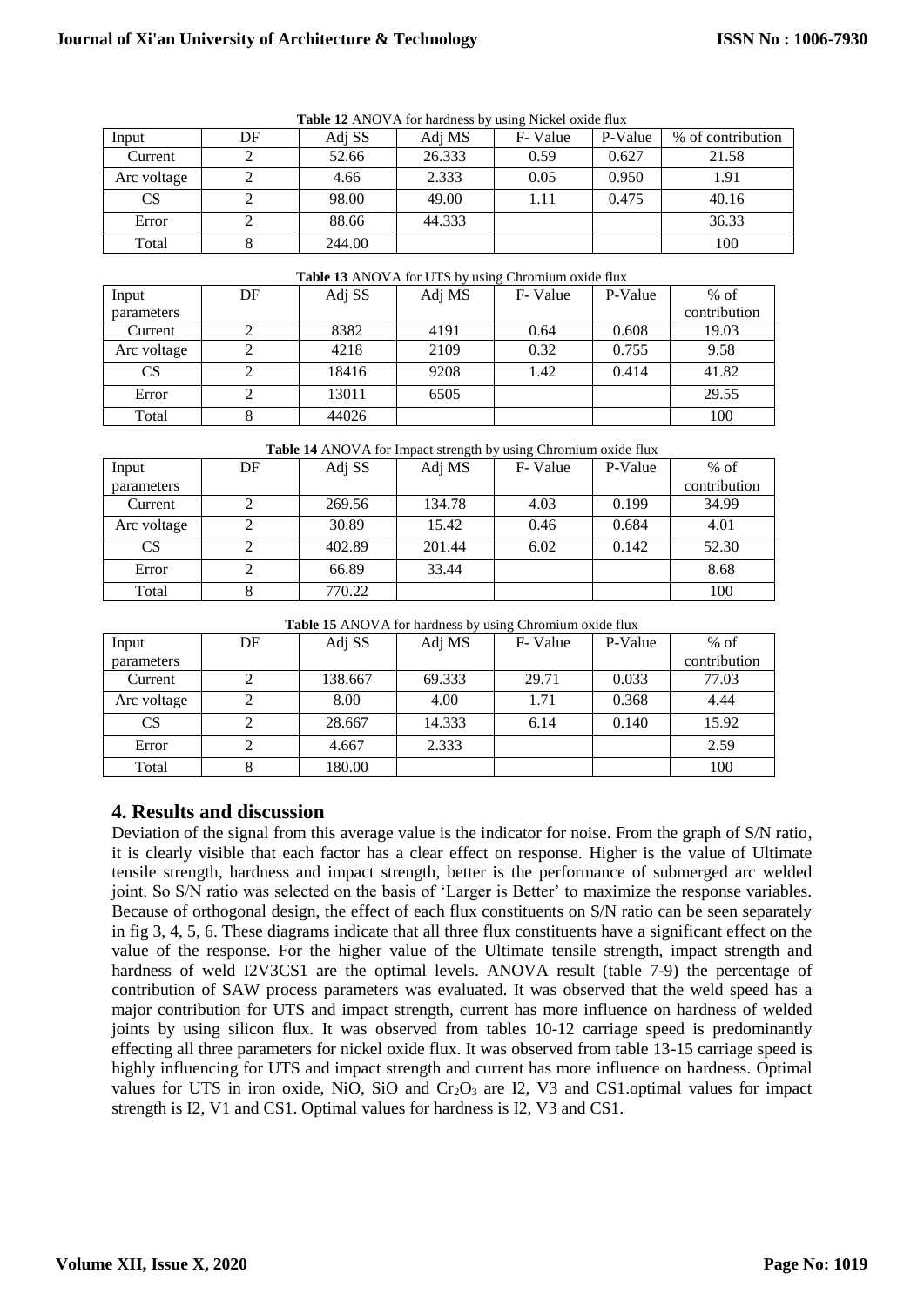## **Conclusion**

- 1. Submerged arc welding is effective welding process for AISI 1040 steel plate of 10 mm thickness.
- 2. The obtained joint efficiency is 97% when  $Cr_2O_3$ , Fe<sub>2</sub>O<sub>3</sub> and NiO are added in the siliconbased flux.
- 3. When 10%  $Cr_2O_3$  is added in the silicon-based flux, has improved the tensile strength by 15%.
- 4. When 10%NiO added in the silicon-based flux has improved the tensile strength by 7%. Similarly, CrO<sub>3</sub>added in the flux impact strength has improved by 13%.
- 5. Similarly, NiO added in the flux impact strength has improved by 6%.
- 6.  $Cr_2O_3$  is more effective when compared to with NiO.

### **Acknowledgement**

The authors wish to thank the Principal and Management of Vasavi College of Engineering, Hyderabad, India for their encouragement and Co-operation extended, during this work. The cooperation extended by Mr. T. Ratanaiah, Lab Technician, manufacturing process lab during experimentations is highly appreciated.

### **References**

[1] Masao U, Bahaa Z,wafaaM, Addbe-Monen El, "Effect of arc welding flux chemical composition on weldment performance",Trans JWRI. 24(1):45-53: 1995

[2] De rissone NMR, Faris JP, Souza Bott De I, et al. ANSI/AWS A5.1-91 E6013 Rutile electrodes: The effect of calcite.AWS2002;113S-123S

[3] handel RS,Seow HP, Cheong FL. "Effect of increasing deposition rate on bead geometry of submerged arc welds", J Mater process Technol 72; 124-9. 1997

[4] Huang HY. "Effect of activating flux on welded joint charecteristics gas metal arc welding", Material and Design ELSEVIR. 31;2488-2495 2010.

[5] Aditya kumar, Sachin maheshwari, Satish kumar sharma," optimization of vickers hardness and impact strength of silica based fluxes for submerged arc welding by taguchi metho",. 4th International Conference on Materials Processing and Characterization 1092-1101 2015.

[6] Kumar A, Singh H and Maheshwari S. "Modelling and analysis of elongation for submerged arc welding joints by using developed agglomerated fluxes". Proc. IMECHE Part B: Journal of engineering manufacture. 0: 1-8. DOI: 10.1177/0954405413481292 2013.

[7] S kumanan, J. Edwin Raja dhas, Gowthaman, "Determination of the submerged arc welding process parameters using taguchi method regression analysis", indian J Eng.Mater.sci.14 103-111: 2007.

[8] D.L.Ren, F.R. Xiao.P.Tian, X.Wang,L.Y.Zhang, and B Liao, "Effects of chemical compositions of the submerged arc welding wires on impact toughness of the weld metals for the pipeline steel", Eng.Mater.353-358: 2007.

[9] Kanjilal P, Majumdar SK and PAL TK. "Predication of element transfer in submerged arc welding", Welding journal.86:135s-146s: 2007.

[10] Paniagua mercado-AM, Lopez-Hirata VM, "Effect of active and non active fluxes on the mechanical properties and microstructure in submerged-arc welds of A-36 steel plates". Materials and manufacturing processes. 22: 295-297 2007.

[11] Paniagua mercado-AM, Lopez-Hirata VM and Mufioz Saucedo LM. "Influence of the chemical composition offlux on the microstructure and tensile properties of submerged-arc welds". Journal of Materials Processing Techonology. 169: 346-351 2005.

[13] Kumar P, Batish A, Bhattacharya A. "Effect of process parameter on micro hardness and microstructure of heat affected zone in submerged arc welding". Proc. IMECHE Part B: Journal of engineering manufacture. 225:711-721. DOI: 10.1243/09544054JEM2143 2011.